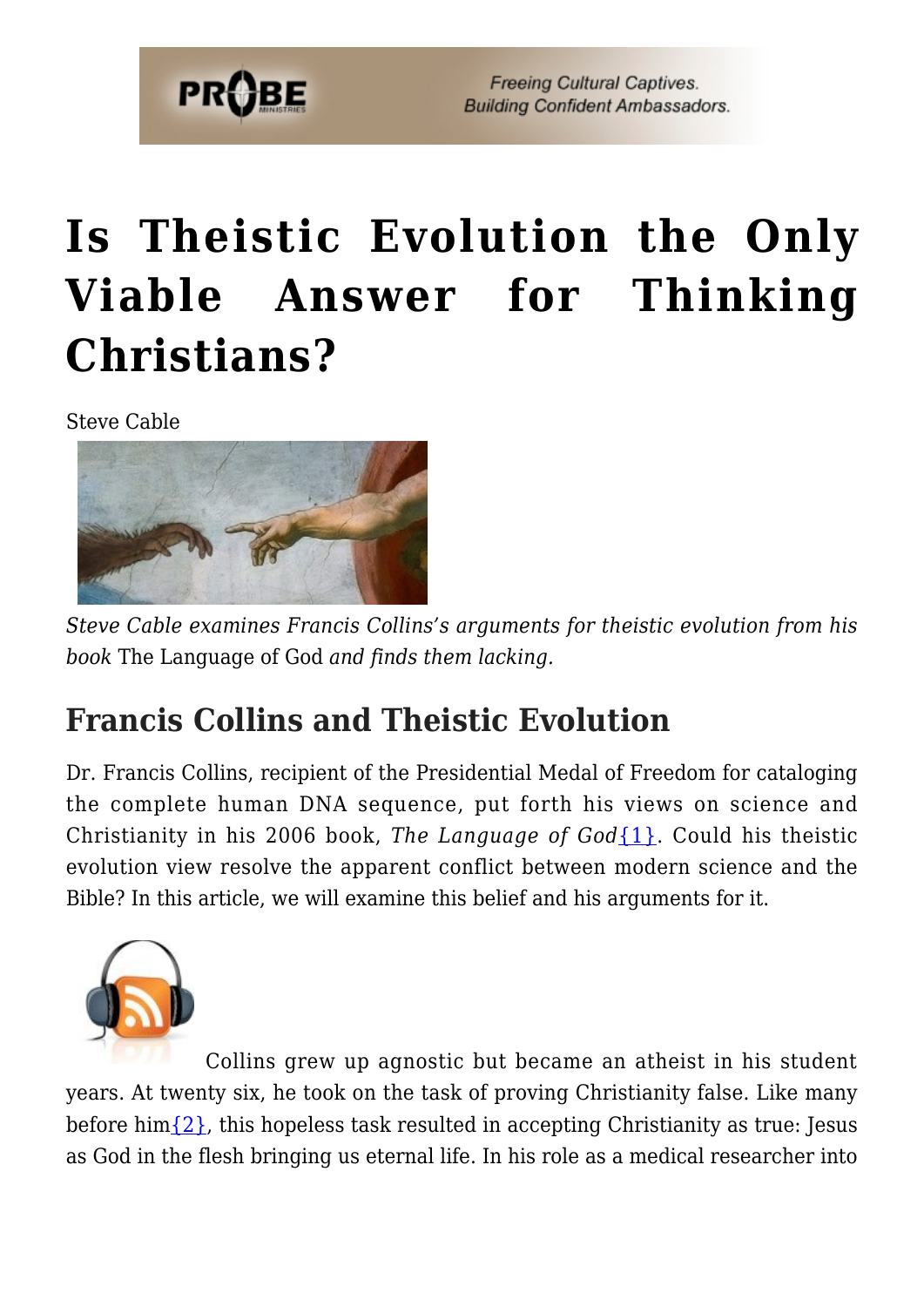

the genetics of man, he found himself dealing in a world where many questioned the validity of Christian thought as anti-science.

These conflicting forces led him to develop views reconciling the current positions of science and the truths of the Bible. As Collins states, "If the existence of God is true (not just tradition, but actually true), and if certain scientific conclusions about the natural world are also (objectively) true . . ., then they cannot contradict each other. A fully harmonious synthesis must be possible." $\{3\}$ Certainly, this statement is one we all should agree on if we can agree on which scientific conclusions are objectively true.

His resulting beliefs rest on the following premises  $\{4\}$ :

- 1. God formed the universe out of nothingness 14 billion years ago.
- 2. Its properties appear to have been precisely tuned for life.
- 3. The precise mechanism of the origin of life remains unknown,

4. Once evolution got under way, no special supernatural intervention was required.

5. Humans are part of this process, sharing a common ancestor with the great apes.

6. But humans are unique in ways that defy evolutionary explanation, pointing to our spiritual nature.

Rather than interceding as an active creative force, God built into the Big Bang the properties suitable for receiving the image of God at the appropriate time. Purely random mutations and natural selection brought about this desired result. Being outside of time, God would know that this uninvolved approach would result in beings suitable to receive the breath of God.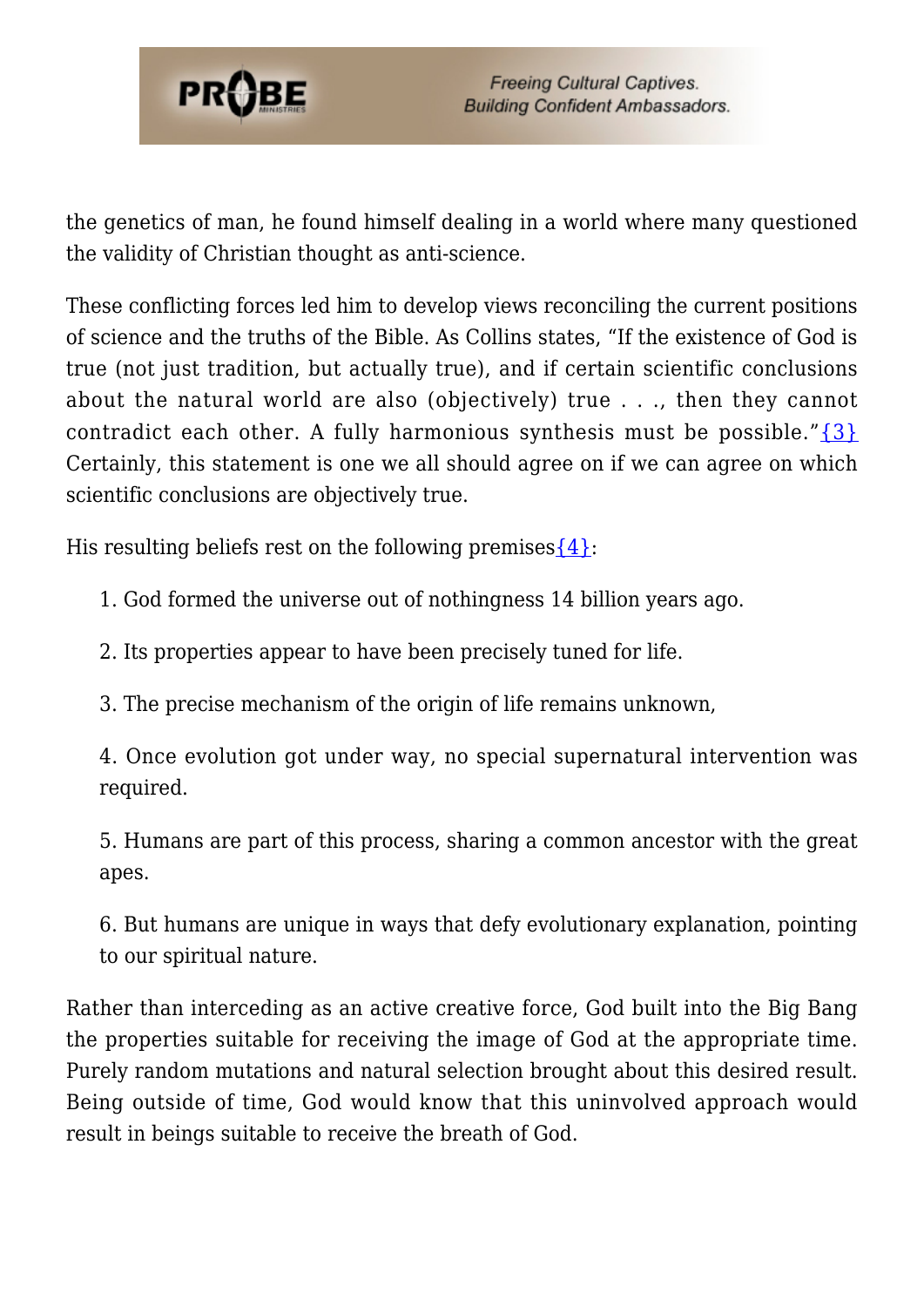

**Freeing Cultural Captives. Building Confident Ambassadors.** 

#### **The Argument for Theistic Evolution**

Is Francis Collins' theistic evolution the way to reconcile theology and science?

Collins argues the Big Bang and the fine-tuning of this universe are clearly the work of God. After that, no intelligent intervention occurred, even though scientists have no idea how life began. ${5}$  At some point, God intervened—first, by giving humans moral and abstract thinking, and second, by sending Jesus Christ to perform miracles, be crucified and resurrected, and bring us eternal life.

In Collins's view, God is allowed to perform miracles to redeem mankind, but not in creating physical humans. The alternative theories make the scientific process messy and unpredictable. This position allows him to side with the naturalist scientists who hold sway today. However, it does not prevent naturalists from laughing at your silly faith.

He also appears to believe we are looking forward to new glorified bodies living in a new earth with Jesus. Apparently, at that time, God will disavow His penchant for not making changes in nature.

Collins wrote  $\{6\}$  that our DNA leads him to believe in common ancestry with chimpanzees and ultimately with all life. His conclusion is partially based on the large amount of "junk DNA" similar across humans and other animals. If similar segments of DNA have no function, these must be elements indicating a common ancestry.

Subsequent research undermines this belief. "DNA previously dismissed as "junk" are . . . crucial to the way our genome works,. . . . For years,. . . more than 98% of the genetic sequence  $\ldots$  was written off as 'junk' DNA." $\{7\}$  Based on current research,[{8}](#page-7-6) almost every nucleotide is associated with a function. Over 80% of the genome has been shown to have a biochemical function and "the rest . . . of the genome is likely to have a function as well." $\{9\}$  Collins agrees that his earlier position was incorrect. $\{10\}$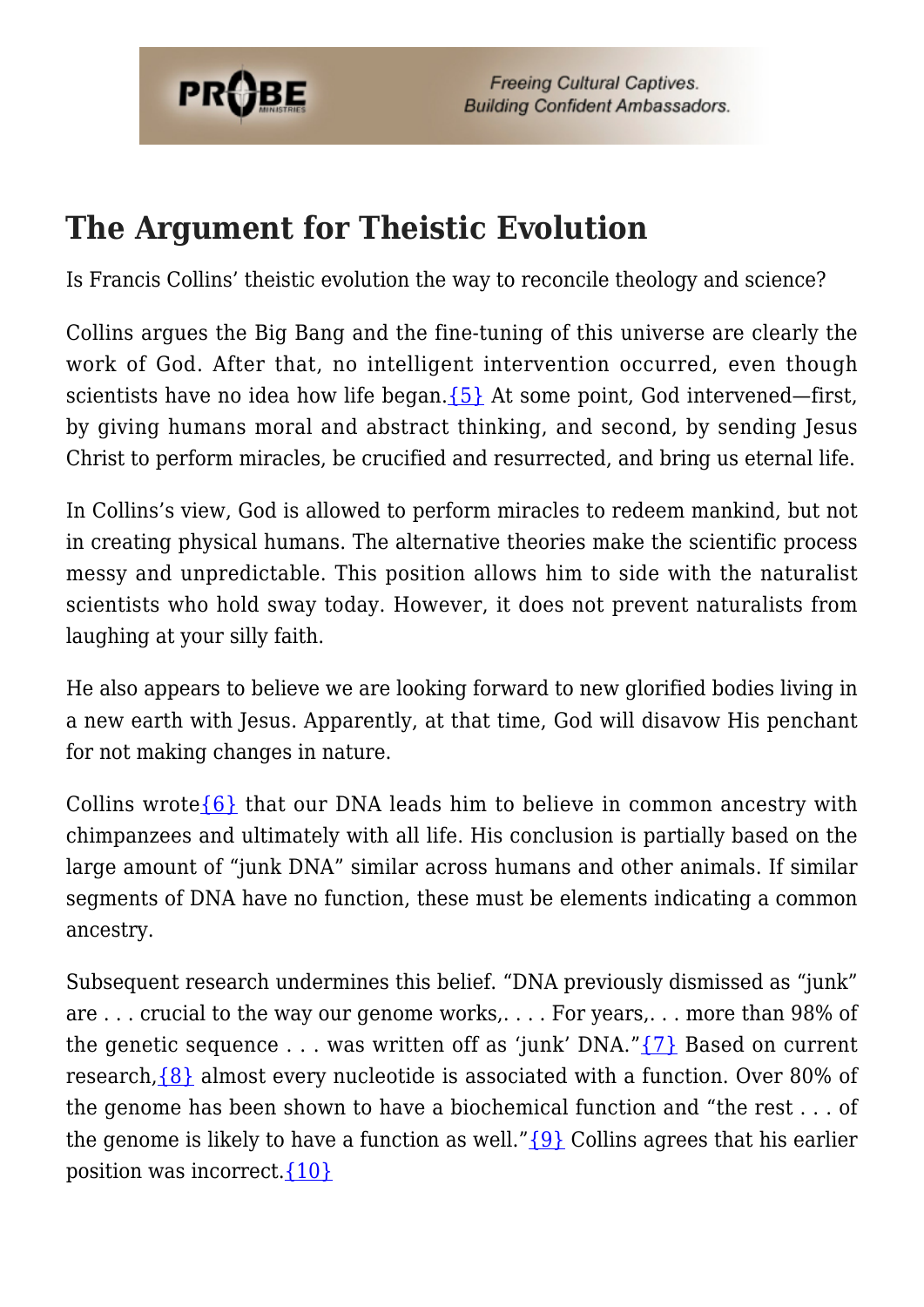

In this case, the argument of reuse by an intelligent designer now makes more sense.

On theistic evolution, Collins could be right and it would not tarnish the absolute truth of the Bible. However, in all likelihood, Collins is wrong. From both Scripture and current observations, it appears much more likely God actively interceded in creation.

### **Irreducible Complexity**

One area of Intelligent Design Francis Collins attacks is the concept of irreducible complexity.

ID researchers define it as: "[A] system of several well-matched, interacting parts that contribute to the basic function, wherein the removal of any one of them causes the system to cease functioning. [It] cannot be produced directly by slight, successive modifications of a precursor system, because any precursor . . . that is missing a part is by definition nonfunctional." $\{11\}$  A mindless evolutionary process cannot create a number of new, unique parts that must function together before creating any value.

However, Collins believes nothing is too hard for evolution given enough time. He states, "Examples . . . of irreducible complexity are clearly showing signs of how they could have been assembled by evolution in a gradual step-by-step process. . . Darwinism predicts that plausible intermediate steps **must have existed**, . . . ID. . . sets forth a straw man scenario that no serious student of biology would accept." $\{12\}$ 

One of Collins's examples, the bacterial flagellum, is "a marvelous swimming device" $\{13\}$  which includes a propeller surface and a motor to rotate it. ID researchers identify it as an irreducibly complex. Collins suggests this conclusion has been "fundamentally undercut," stating that one protein sequence used in the flagellum is also used in a different apparatus in other bacteria. "Granted, [it] is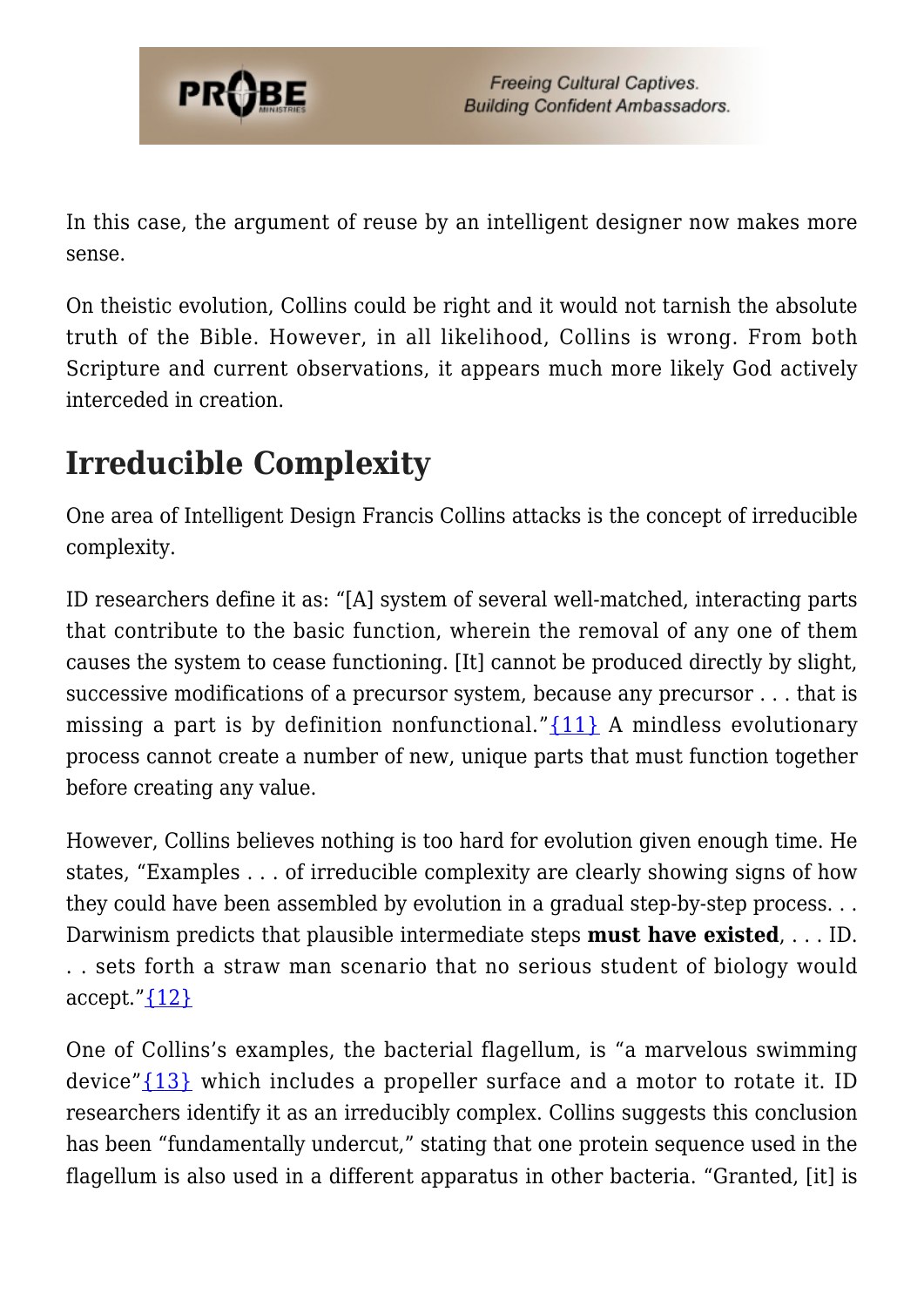

just one piece of the flagellum's puzzle, and we are far from filling in the whole picture (if we ever can). But each such new puzzle piece provides a natural explanation for a step that ID had relegated to supernatural forces,  $\dots$  "[{14}](#page-7-12)

Today, seven years later, ID researchers are not backing off. A recent article concludes, "The claim . . . to have refuted . . . the bacterial flagellum is unfounded. Although there are sub-components . . . that are dispensable . . ., there are numerous subsystems within the flagellum that require multiple coordinated mutations. [It] is not the kind of structure that one can . . . envision being produced in Darwinian step-wise fashion."[{15}](#page-7-13)

Evolutionists have been trying for over 15 years to attack irreducible complexity. Rather than discrediting the theory, their efforts have shown how difficult it is to do so. Collins's claims put him in the company of those relying on the ignorance of their audience to cow them with logically flawed arguments.

### **God of the Gaps and** *Ad Hominem* **Attacks**

Francis Collins states, "ID is a 'God of the gaps' theory, inserting . . . the need for supernatural intervention in places its proponents claim science cannot explain." ${16}$ 

This statement mischaracterizes Intelligent Design. "ID is not based on an argument from ignorance." $\{17\}$  It looks for conditions indicating intelligence was required to produce an observed result. The event must be exceedingly improbable due to random events and it must conform to a meaningful pattern. "Does a forensic scientist commit an 'arson-of-the-gaps' fallacy in inferring that a fire was started deliberately. . .? To assume that every phenomenon that we cannot explain must have a materialistic explanation is to commit a converse 'materialism-of-the-gaps' fallacy."[{18}](#page-8-2)

ID researchers identify signs that are consistent with intelligent design and examine real world events for those same signs. In addition, a number of non-ID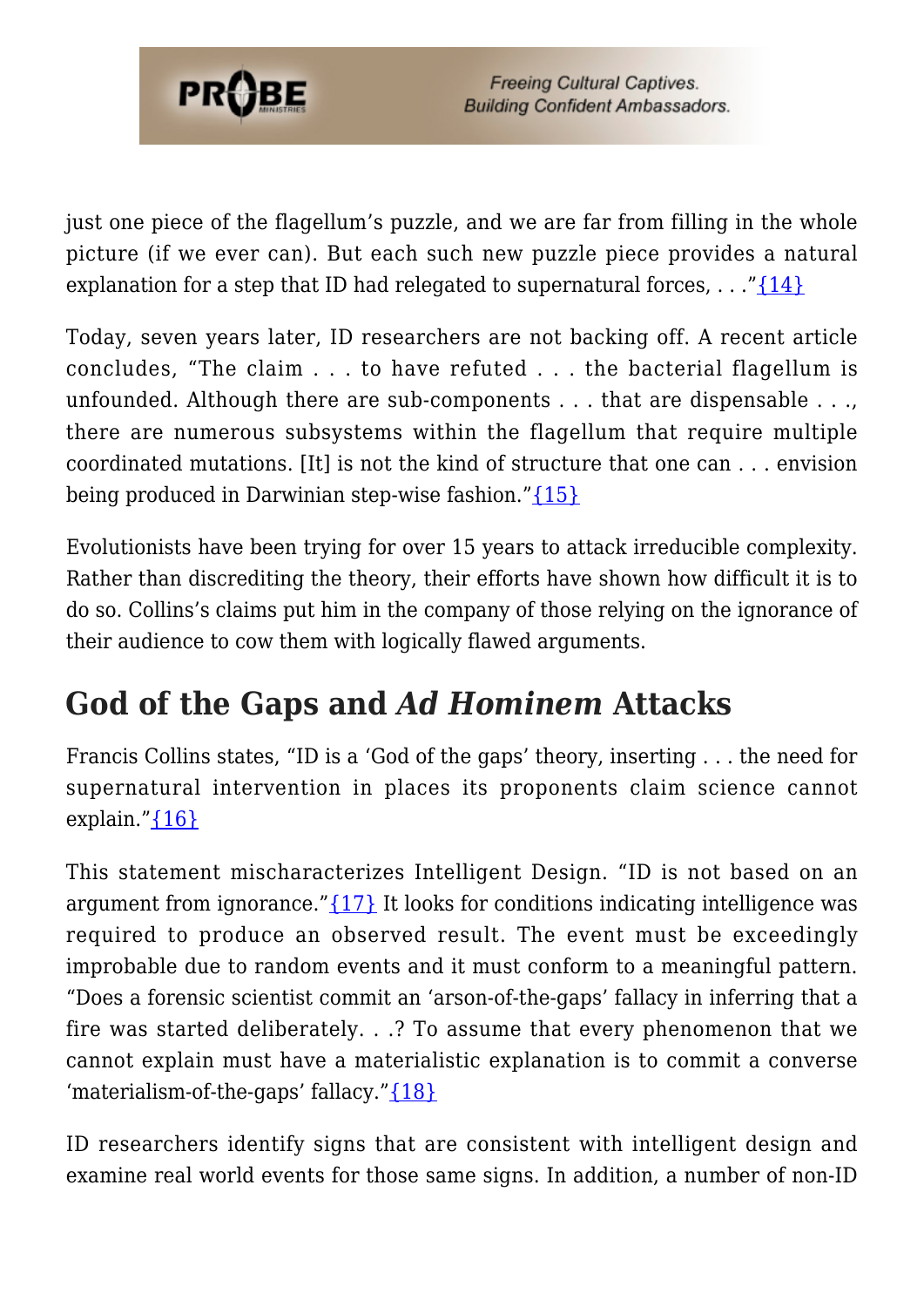

scientists having reached the conclusion that Darwinism is not sufficient, are looking at other mechanisms to explain certain features of life.

Another aspect of Collins's defense of theistic evolution is using overstated and unsubstantiated attacks to discredit other views.

Of the young earth creationists, he states, "If these claims were actually true, it would lead to a complete and irreversible collapse of the sciences of physics, chemistry, cosmology, geology, and biology."[{19}](#page-8-3) This is a gross overstatement. In truth, belief in a young earth creation does not prevent one from making predictions based on micro-evolutionary effects or investigating the physical laws of the universe from a microscopic to an intergalactic level.

Collins also states, "**No serious biologist** today doubts the theory of evolution." $\{20\}$  And, "ID's central premise ... sets forth a straw man scenario that **no serious student** of biology would accept."[{21}](#page-8-5) So, those differing with Collins are not even serious students of biology. Collins ignores the over 800 Ph.D.s who signed a document questioning the ability of Darwinian theory to explain life. $\{22\}$ 

In discrediting ID, he misrepresents the premise of this field, saying ID is designed to resist an atheistic worldview. As one researcher, William Dembski, explains, "Intelligent Design attempts only to explain the arrangement of materials within an already given world. Design theorists argue that certain arrangements of matter, especially in biological systems, clearly signal a designing influence." $\{23\}$ 

Collins would rather pursue an answer that was wrong and exclude the actions of an intelligent designer, than consider the possibility of intelligent design.

#### **Perverting the Views of C. S. Lewis**

Did C. S. Lewis support theistic evolution? Francis Collins quotes Lewis $\{24\}$ ,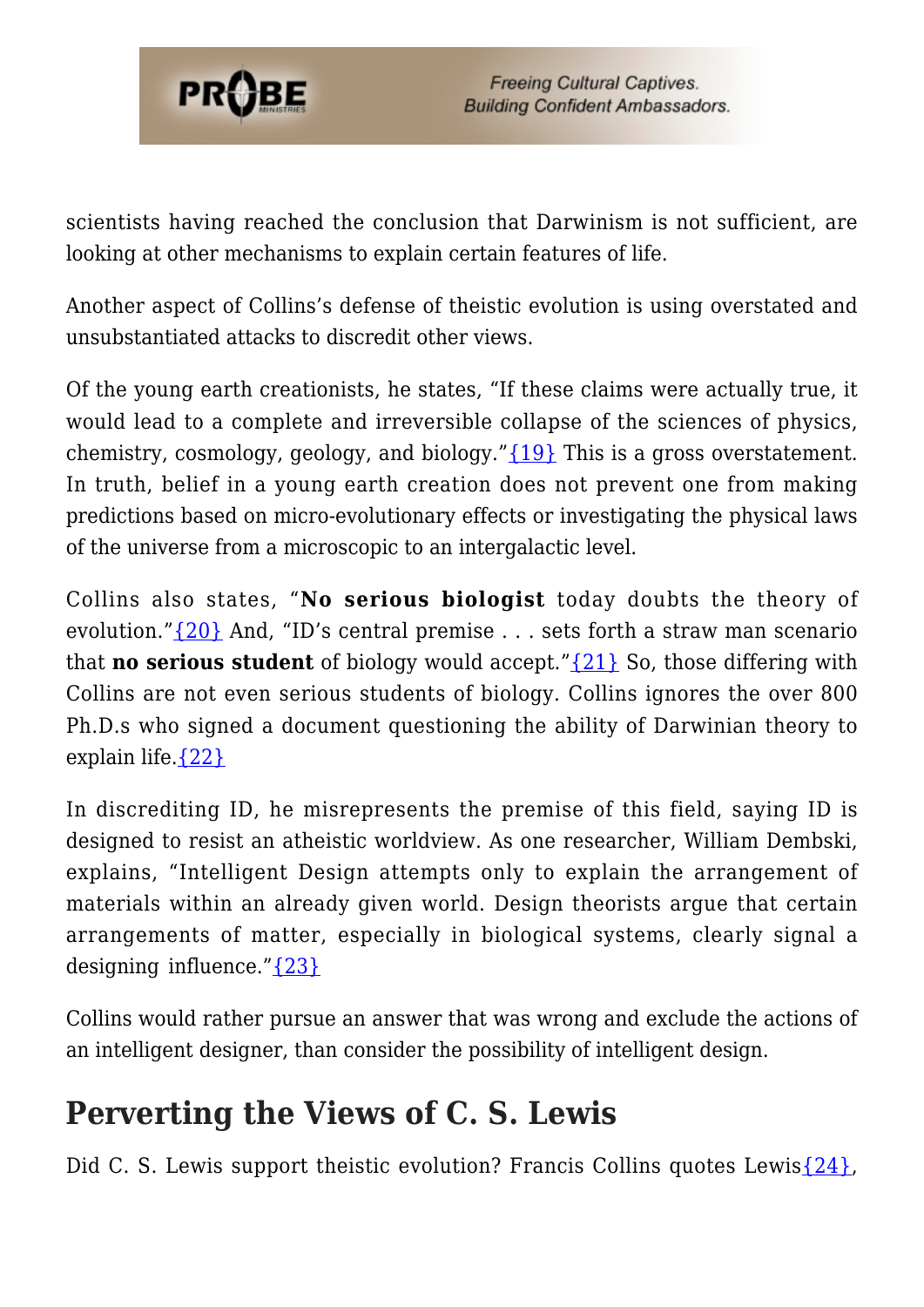

postulating God could have added His image to evolved creatures who then chose to fall into sin. Although consistent with theistic evolution, Lewis' thoughts are more consistent with ID tenets.

Lewis begins, "For long centuries, **God perfected** the animal form which was to become the vehicle of humanity and the **image of Himself**. **He gave it** hands whose thumb could be applied to each of the fingers,  $\ldots$  [{25}](#page-8-9) So, God was actively involved in bringing about the human form; God intervened to produce the desired outcome. This view contrasts with Collins's view that God took whatever evolution produced and breathed into it His image.

BioLogos extends the thought, stating "(Lewis) is clearly a Christian Theistic Evolutionist, or an Evolutionary Christian Theist." $\{26\}$  They point out passages from Lewis showing the evolutionary theory of physical change was not contradictory to the gospel. They suggest Lewis would accept today's theories as truth and reject ID.

John West's research [{27}](#page-8-11) finds Lewis was not saying evolutionary theory was definitely true, but rather that it did not refute Christian belief. Lewis wrote, "belief that Men in general have immortal & rational souls does not oblige or qualify me to hold a theory of their pre-human organic history—**if they have one**."[{28}](#page-8-12) In *Miracles* he wrote, "the preliminary processes within Nature which led up to" the human mind "**if there were any**"—"were **designed** to do so."[{29}](#page-8-13) In both these quotes, Lewis caveats evolutionary theory by adding a big "if."

Lewis did not embrace a simple-minded view of natural science as fundamentally more authoritative or less prone to error than other fields of human endeavor. Lewis argued that scientific theories are "supposals" and should not be confused with "facts." . . . We must always recognize that such explanations can be wrong. $\{30\}$ 

Clearly, Lewis did not feel that a young earth view a necessity. But, he was adamantly against the thought that science trumped theology. Although, one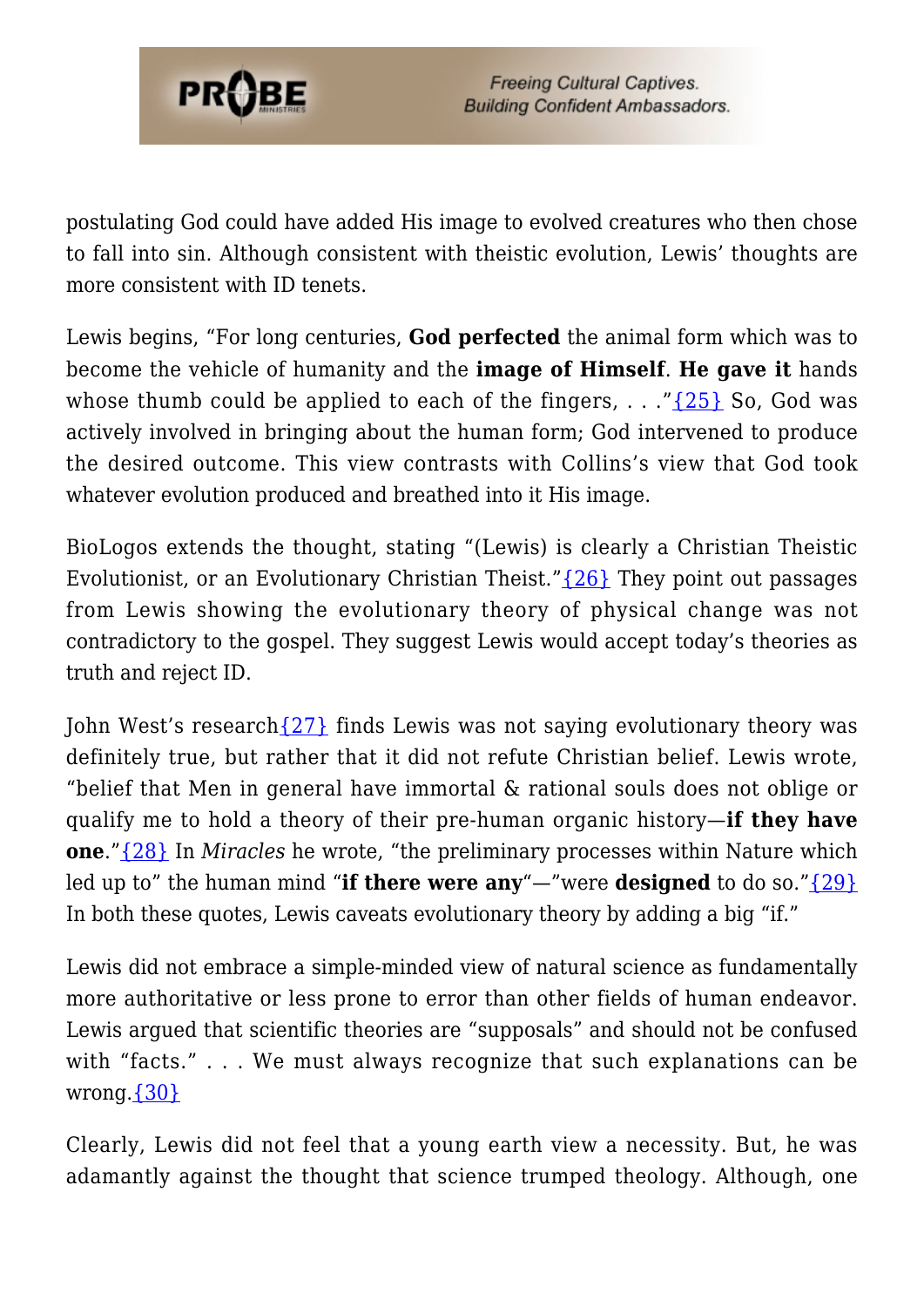

cannot know with certainty, it appears that Lewis would resonate with the methodology and claims of Intelligent Design theorists.

I appreciate Collins' faith journey. However, I wish he would say "We really don't know the details of man's creation, but we know God was intimately involved."

#### **Notes**

1. Francis S. Collins, *The Language of God: A Scientist Presents Evidence for Belief* (New York: Free Press, 2006).

<span id="page-7-0"></span>2. See for example, Josh McDowell's story in *Undaunted: One Man's Real-Life Journey from Unspeakable Memories to Unbelievable Grace*, Lee Strobel's story in *The Case for Faith*, and Viggo Olsen's story in *Daktar, Diplomat in Bangladesh*.

- <span id="page-7-1"></span>3. Collins, p. 169.
- <span id="page-7-2"></span>4. Collins, p. 200.
- <span id="page-7-3"></span>5. Collins, p. 90.
- <span id="page-7-4"></span>6. Collins, p. 109-142.
- <span id="page-7-5"></span>7. *UK Guardian*, September 5, 2012.
- <span id="page-7-6"></span>8. ENCODE is an acronym for the Encyclopedia of DNA Elements project.

<span id="page-7-7"></span>9. Casey Luskin, Junk No More: ENCODE Project Nature Paper Finds "Biochemical Functions for 80% of the Genome", 2012, [www.evolutionnews.org/2012/09/junk\\_no\\_more\\_en\\_1064001.html](http://www.evolutionnews.org/2012/09/junk_no_more_en_1064001.html) (Accessed Mar. 30, 2014)

<span id="page-7-8"></span>10. Jonathan McLatchie, Has Francis Collins Changed His Mind On "Junk DNA"? www.evolutionnews.org/2011/03/has francis collins changed hi044601.html (Accessed Mar. 30, 2014).

<span id="page-7-9"></span>11. Michael J. Behe, *Darwin's Black Box: The Biological Challenge to Evolution* (New York: Free Press, 1996).

- <span id="page-7-10"></span>12. Collins, p. 188-190.
- <span id="page-7-11"></span>13. Behe, *Darwin's Black Box.*
- <span id="page-7-12"></span>14. Collins, p. 192.
- <span id="page-7-13"></span>15. Jonathan McLatchie, Two of the World's Leading Experts on Bacterial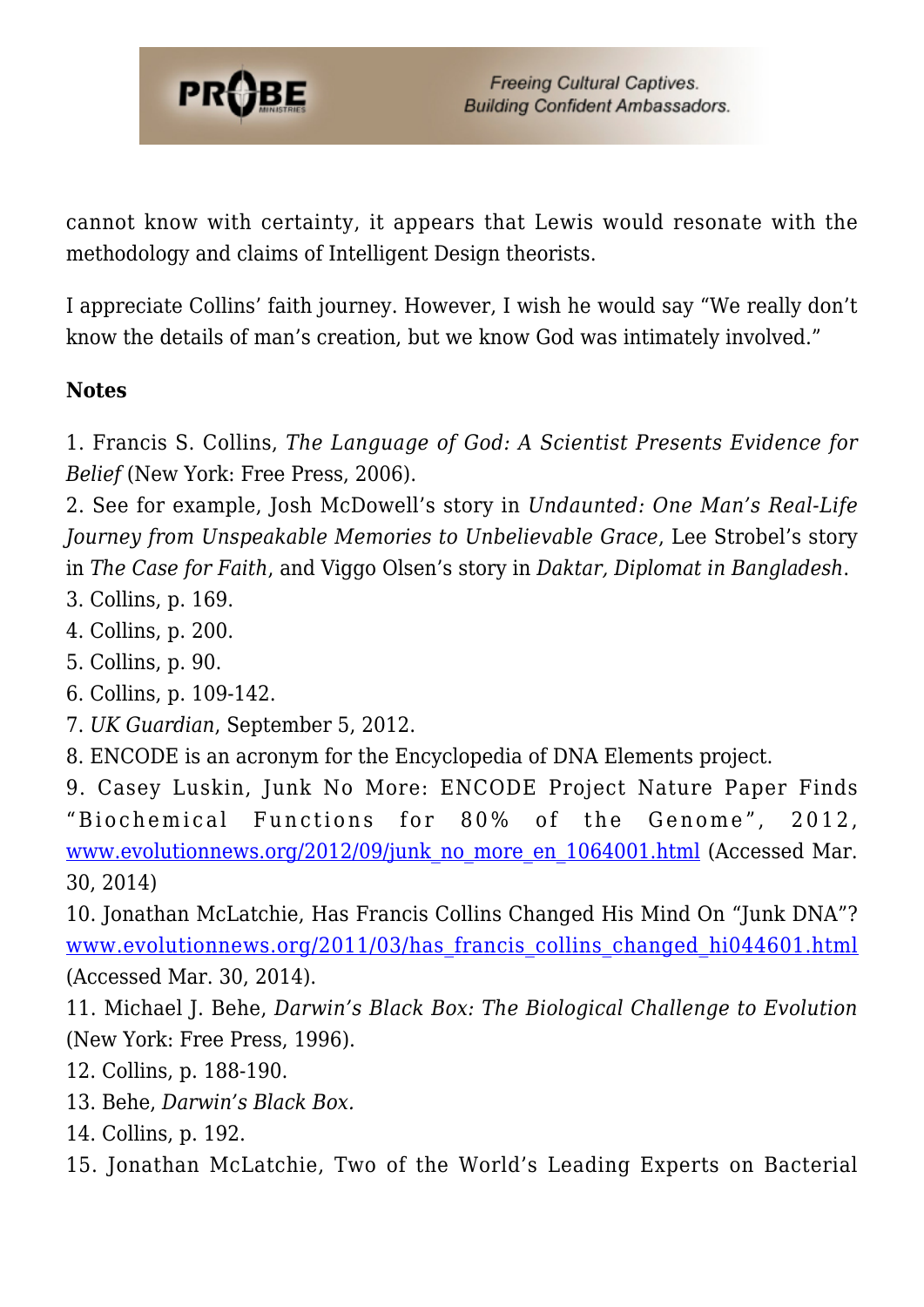

Flagellar Assembly Take on Michael Behe, March 2013, [www.evolutionnews.org/2013/03/kelly\\_hughes\\_an069881.html](http://www.evolutionnews.org/2013/03/kelly_hughes_an069881.html) (Accessed Mar. 30, 2014).

<span id="page-8-0"></span>16. Collins, p. 193.

<span id="page-8-1"></span>17. Jonathan McLatchie, Once Again, Why Intelligent Design is Not a "God-of-the-Gaps" Argument, 2013,

[www.evolutionnews.org/2013/01/why\\_intelligent068151.html](http://www.evolutionnews.org/2013/01/why_intelligent068151.html) (Accessed Mar. 30, 2014).

<span id="page-8-2"></span>18. Ibid.

- <span id="page-8-3"></span>19. Collins, p. 174.
- <span id="page-8-4"></span>20. Collins, p. 99.
- <span id="page-8-5"></span>21. Collins, p. 190.
- <span id="page-8-6"></span>22. [www.dissentfromdarwin.org](http://www.dissentfromdarwin.org)

<span id="page-8-7"></span>23. William Dembski, *Intelligent Design: The Bridge Between Science and Theology* (Downers Grove, IL: InterVarsity Press, 1999), p. 248.

<span id="page-8-8"></span>24. C. S. Lewis, *The Problem of Pain*, (New York: Simon and Schuster, 1996), p. 69.

<span id="page-8-9"></span>25. Lewis, p. 68.

<span id="page-8-10"></span>26. Michael L. Peterson, C. S. Lewis on Evolution and Intelligent Design [biologos.org/blog/series/lewis-id-series](http://biologos.org/blog/series/lewis-id-series), p. 13 (Accessed Mar. 30, 2014).

<span id="page-8-11"></span>27. John G. West, *The Magician's Twin: C. S. Lewis on Science, Scientism, and Society* (Seattle: Discovery Institute Press, 2012).

<span id="page-8-12"></span>28. West, p. 114.

<span id="page-8-13"></span>29. West, p. 131 quoting from *Miracles* by C. S. Lewis, 1960.

<span id="page-8-14"></span>30. West, p. 140-141.

©2014 Probe Ministries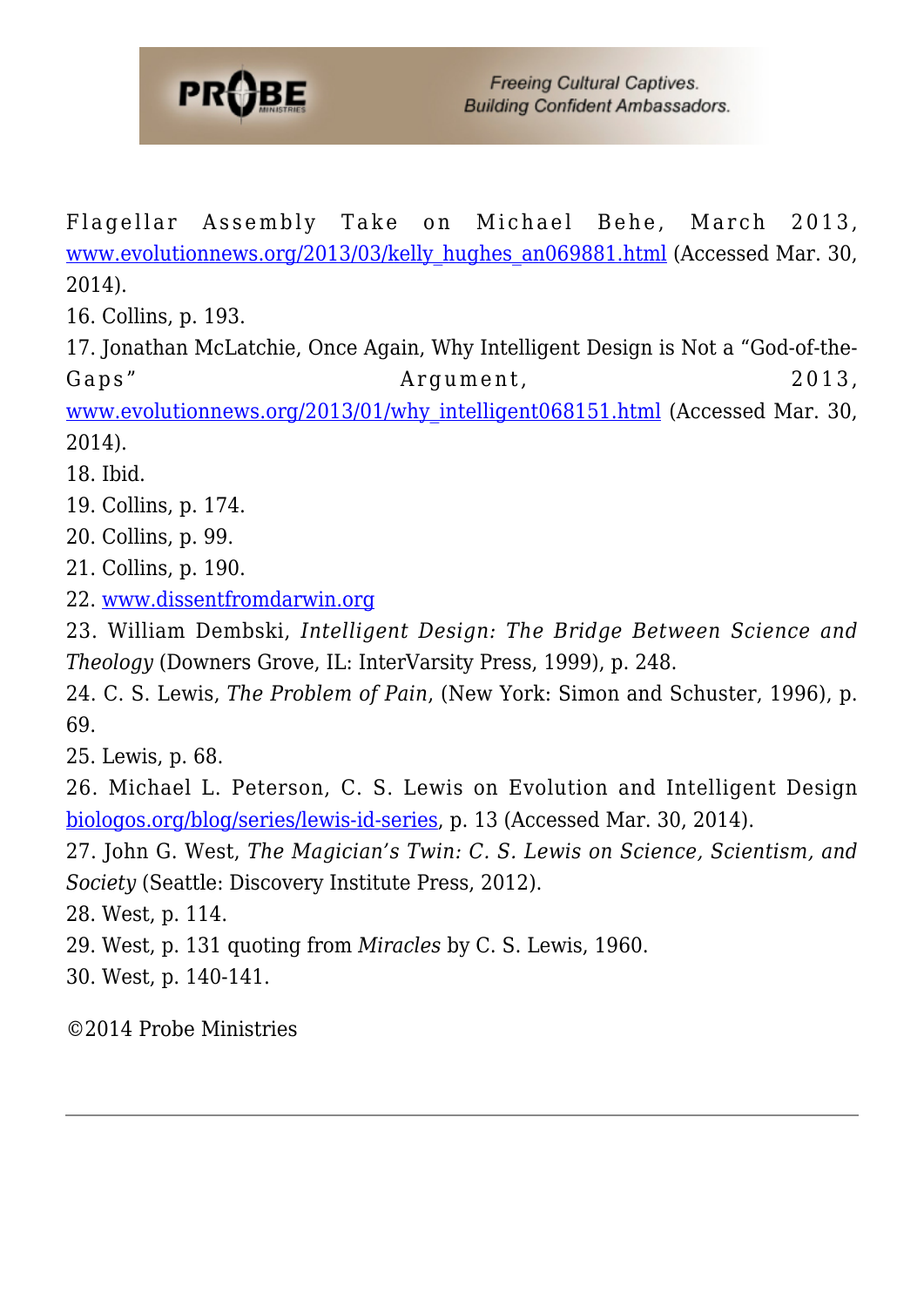

**Freeing Cultural Captives. Building Confident Ambassadors.** 

## **["How Do Christians Respond to](https://probe.org/how-do-christians-respond-to-the-fact-of-evolution/) [the Fact of Evolution?"](https://probe.org/how-do-christians-respond-to-the-fact-of-evolution/)**

#### Dr. Ray Bohlin

**After reading one of your articles on Creation vs. Evolution I understood every aspect of their respective arguments, I was just a little a confused as far as Christian responses to the arguments. Do Christians acknowledge evolution but then just say that God has pre-ordained this evolution to happen? Or do Christians just ignore the fact that evolution exists? Maybe I am making this too complicated. If Christians can see that an organism changes over time to adapt with the environment for absolutely no apparent reason, does this mean that they acknowledge this change happened for no apparent reason thus evolution, or just that God made this change possible?**

Christians respond differently to the questions you propose. Some Christians, indeed, suggest that God ordained the evolutionary process as His means to create. These usually refer to their position as *theistic evolution* or *evolutionary creation.* As far as I know, no Christian ignores that "evolution" happens. All recognize microevolution as a real process in response to environmental change. This does not require mutation or the establishment of new genetic or morphologic systems. Change over time is only one form of evolution, which no one objects to. What we believe there is insufficient evidence for, is the notion that all life forms today are descended from a single original life form that itself evolved from purely chemical precursors around 4 billion years ago.

I hope this helps.

Respectfully,

Dr. Ray Bohlin